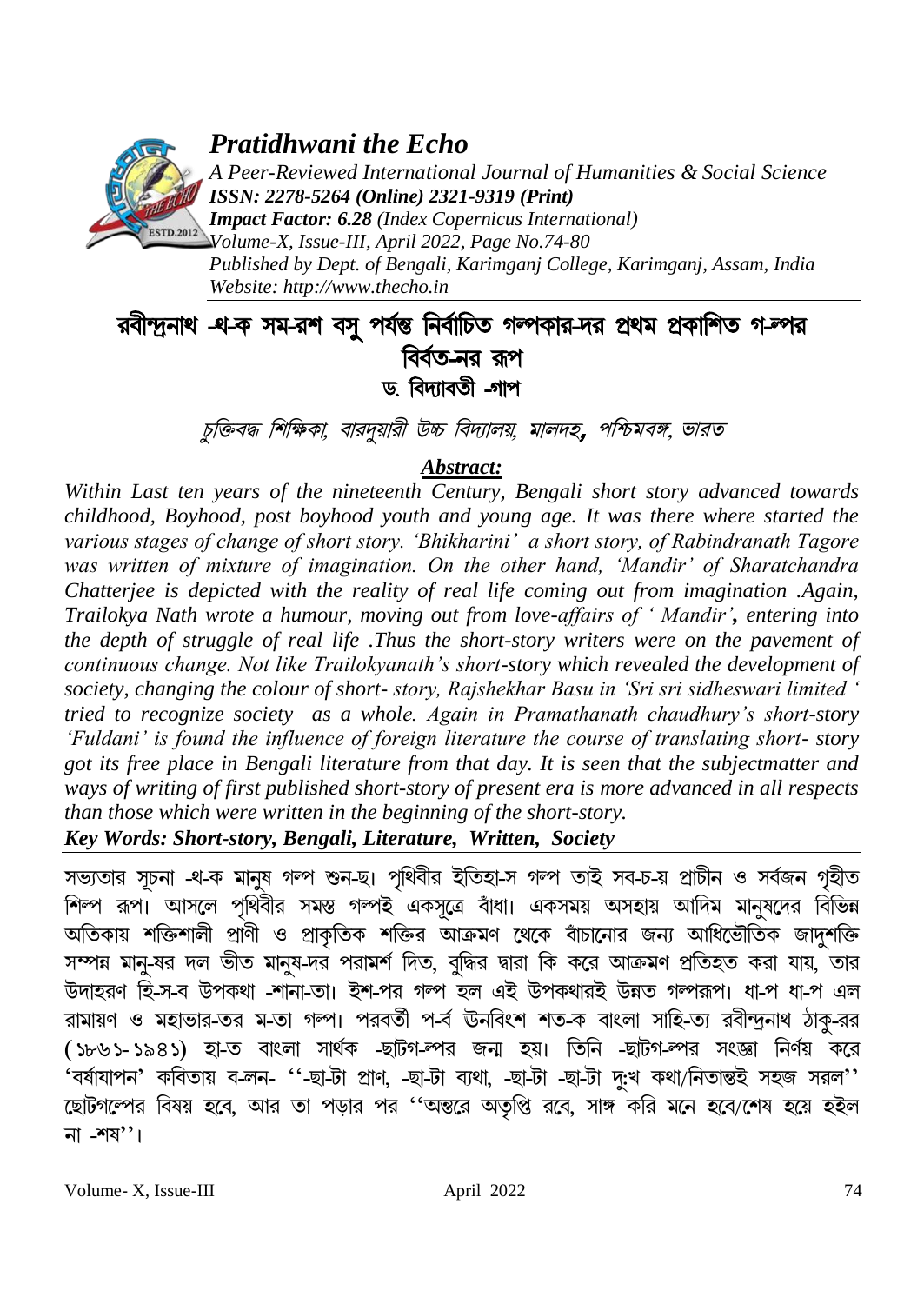রবীন্দ্রনাথ -থ-ক সম-রশ বসু পর্যন্ত নির্বাচিত গল্পকার-দর প্রথম প্রকাশিত

বিদ্যাবতী -গাপ পূর্ণচন্দু চ-ট্যাপাধ্যা-য়র ১৮৭৩ সা-ল প্রকাশিত গল্প 'মধুমতী' (বঙ্গদর্শন, জৈষ্ঠ ১২৮০) প্রথম ছোটগল্প হি-স-ব তাঁর প্রথম স্থান অধিকার। তবুও রবীন্দ্রনা-থর দ্বারাই -ছাটগল্প নিজ আসল রূপ পরিগ্রহণ কর-ত শুরু ক-র। আস-ল -ছাটগল্প জ-নার -পছ-ন -বগ দি-য়ছিল -র-নসাঁস, -প্ররণা দি-য়ছিল বি-দশী একাধিক গল্প। পরবর্তী প-র্ব ঊনিশ শত-কর -শষ দশটি বছ-রই বাংলা -ছাটগল্প শৈশব, বাল্য, কৈ-শার, তারুন্য ও -যীব-নর প-থ অগ্রসর হয়। এখা-নই শুরু হয় -ছাটগ-ল্পর বিবর্তন নানা রূ-প। এই প্রবন্ধটি-ত রবীন্দুনাথ ঠাকুর -থ-ক শুরু ক-র বিংশ শতক পর্যন্ত প্রতিষ্ঠিত নির্বাচিত সাহিত্যিক-দর প্রথম প্রকাশিত -ছাঁটগল্পগুলির মধ্যে বিবর্তন দেখানোই আমাদের উদ্দেশ্য। আমাদের এই বিষয়ে কিছু ভাবনা আছে। সেই ভাবনাটক এখা-ন নি-বদন করব। নিশ্চয়ই অ-নক ভিন্ন মত থাক-ব। কারণ ম-তর ভিন্নতার দ্বারাই সাহি-ত্যর পাঠ সমৃদ্ধ হয়।

-ছাটগল্প সূচনার পূ-র্বই অন্যান্য -লখ-করা গল্প রচনা ক-র-ছন কিন্তু সেই সমস্ত গল্পগুলি ছিল নক্সাধর্মী অথবা -স্কচধৰ্মী, সাৰ্থক -ছাটগল্প হ-য় ও-ঠ নি। বাংলা -ছাটগ-ল্পর ভগীরথ হি-স-ব আমরা রবীন্দ্রনাথ ঠাকুর-কই গ্রহণ ক-র থাকি। আস-ল তাঁর ছোটগল্পের সংজ্ঞার সার্থক রূপান্তর দেখা গেছে 'পোস্টমাষ্টার' গ-ল্প। -সটি বাংলা সাহি-ত্যর প্রথম সার্থক -ছাটগল্প। -য-হতু প্রথম প্রকাশিত গ-ল্পর বির্বতন -দখা-ত চাইছি তাই রবীন্দ্রনাথের প্রথম প্রকাশিত ছোটগল্প 'ভিখারিণী' নিয়ে আলোচনার সূত্রপাত ঘটছে। সেই সত্রেই আমরা রবীন্দুনাথকেই প্রথম ছোটগল্পকার হিসেবে আলোচনার সর্বপ্রথমে নির্বাচন করেছি।

১৮৭৭খ্রীঃ/১২৮৪ সা-লর শ্রাবণ-ভাদ্র মাসের সংখ্যা 'ভারতী' পত্রিকায় 'ভিখারিণী' গল্পটি রচনার মাধ্য-ম বাংলা -ছাটগ-ল্প রবীন্দুনা-থর প্রথম পদ-ক্ষপ। 'ভিখারিণী' -লখার আ-গ -য-হতু -ছাটগ-ল্পর প্রকৃত সংজ্ঞা নিৰ্ণয় হয় নি, তাই গল্পটি সাৰ্থক রূপ পায় নি। গল্পটি রচনা কালে লেখকের বয়স ছিল মাত্র ষোল বছর। তাই এই গৰ্ন্প যেন অপরিণত মনের ভাবুলতা মাত্র ও লঘু চালের গালগন্প। সেই সময় -লখ-কর মন -রামান্টিক আকাঙ্ক্ষায় মদির ছিল। সাধারণ স্বপ্ন-কল্পনায় দাঁড়াবার ম-তা জীবন-বাধটুকুও -লখ-কর অধিকা-র আ-স নি। তাই তো 'ভিখারিণী' গল্পটিতে দুর্গম কাশ্মীর অঞ্চলের কোন্ অজ্ঞাত অতীত আকা-শ -লখক ভাসি-য় দি-য়-ছন নি-জর স্ব-প্লর -নীকা। গল্পটির সমাপ্তি-ত -দখা যায়-'একবিন্দু -চা-খর জল' শুধু ঝ-ড় প-ড় সব নি:-শষ হ-য় -গ-ছ। -লখক সমা-জর বিরু-দ্ধ গি-য় একটি বিবাহিত -ম-য়র -প্রম-ক নিজ স্থা-ন প্রতিষ্ঠিত কর-ত পা-রননি ব-ল কমলা-দবীর মৃত্যু-ত গল্পটির সমাপ্তি ঘ-ট-ছ। প্রথম প্রকাশিত গল্প 'ভিখারিণী' যখন রবীন্দ্রনাথ লিখ-ছন তখন -ছাটগ-ল্পর প্রকৃত রূপ সম্প-র্ক সাধারণ বাঙালীর -কা-না ধারণা ছিল না। -সই জায়গা -থ-ক রবীন্দুনাথ -ছাটগল্প লিখ-লন। পূ-র্বই রচিত হ-য়-ছ ছোট আকারের গন্প বঙ্কিমচন্দ্রের হাতে সেটা 'ইন্দিরা' বা 'রাধারাণী'ই হোক যা পরিপূর্ণ ছোটগন্প হয়ে তঠনি। তবুও বাংলা ছোটগল্পের পূর্বাভাষ পাওয়া গেছে। তাই রবীন্দ্রনাথের রচনাতে বঙ্কিমচন্দ্রের রচনার ছায়াপাত থাকা অ-নকটাই স্বাভাবিক। পরবর্তী -লখক-দর কা-ছ -ছাটগ-ল্পর স্বরূপ সম্প-র্ক উদাহরণ ছিল কিন্তু রবীন্দ্রনা-থর সাম-ন -তমন -কা-না উদাহরণ ছিল না। রবীন্দ্রনাথ ক্ষুদ্র গভির ম-ধ্য, ক্ষুদ্র কাহিনীর মাধ্য-ম নিজ কল্পনা দি-য় প্রথম প্রকাশিত -ছাটগল্প-ক আমা-দর সাম-ন প্রতিফলিত ক-রছি-লন। -ছাট বয়-সর রচনা 'ভিখারিণী' তাই তিনি অন্যান্য সাহিত্যিক-দর অনুকরণ ক-র রচনা ক-রন। তবুও একথা বলা যায় -য 'ভিখারিণী' বাংলা -ছাটগ-ল্পর জন্মল-গ্নর এক দৃষ্টান্ত। এর পরবর্তী প-র্ব নানা দিক দি-য় প্রথম প্রকাশিত ছোটগল্পগুলির বিবর্তন ঘটতে থাকে। যা আমরা অন্যান্য লেখকদের প্রথম প্রকাশিত গল্পগুলি আ-লাচনার মাধ্য-ম স্পষ্ট কর-বা।

Volume-X, Issue-III

April 2022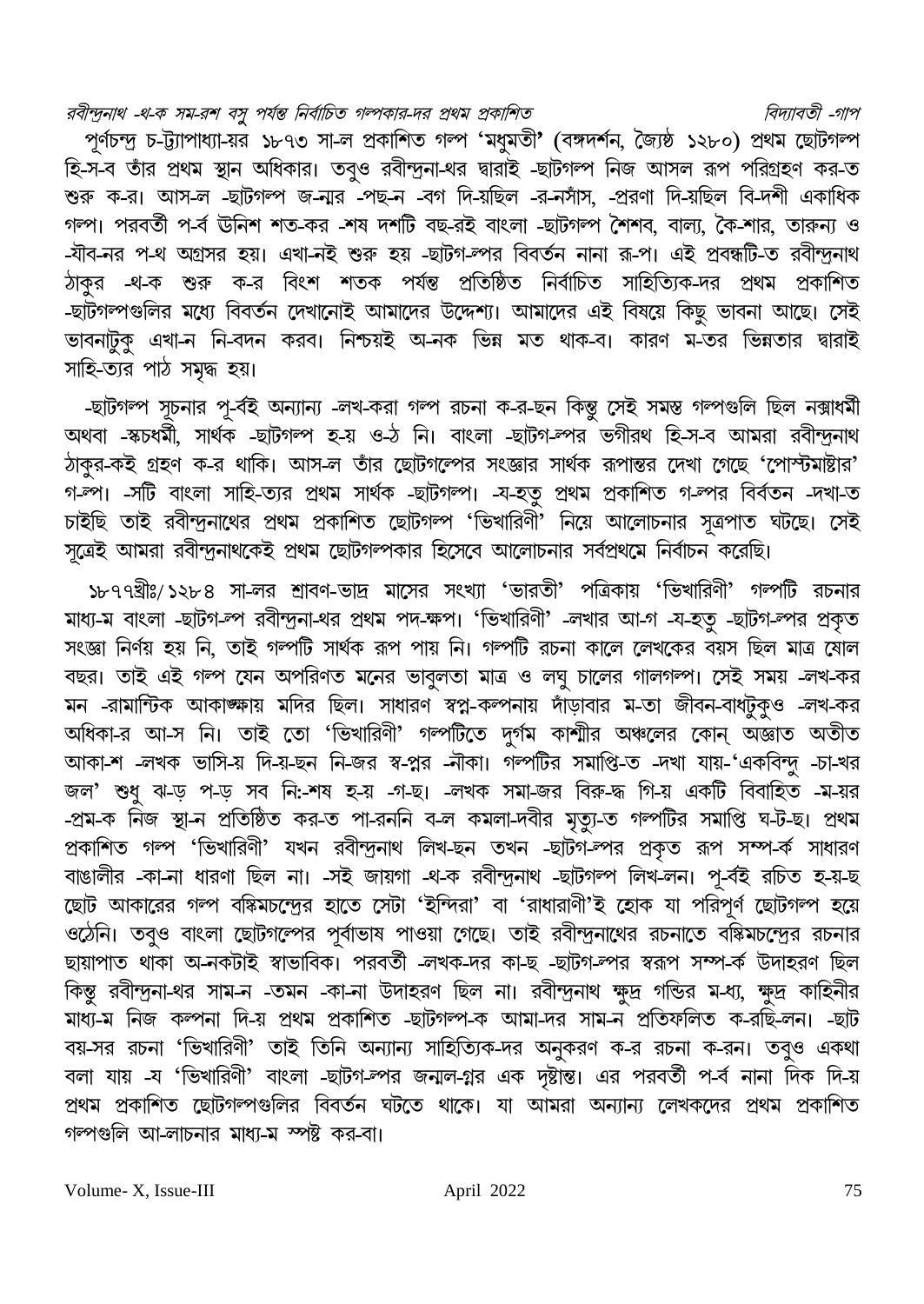রবীন্দ্রনাথ -থ-ক সম-রশ বসু পর্যন্ত নির্বাচিত গল্পকার-দর প্রথম প্রকাশিত বিদ্যাবতী -গাপ রবীন্দ্রনাথ ঠাকু-রর পরবর্তী প-র্ব আ-লাচনায় আ-সন শরৎচন্দ্র চ-ট্যাপাধ্যায় (১৮৭৬-১৯৩৮)। তাঁর

প্রথম প্রকাশিত গল্প 'মন্দির' -যটি কুন্তলীন পুরস্কার প্রতি-যাগিতায় প্রথম স্থান অধিকার ক-রছিল ১৩০৯ সন, ১৯০২খ্রী:। ছাব্বিশ বছর বয়-স তিনি গল্পটি -ল-খন। -সই সময় অপর্ণার ম-তা বিধবার -প্রম সমা-জর দৃষ্টিতে ছিল অবৈধ। কিন্তু গল্পটিতে শরৎচন্দ্র বিধবার প্রেম দেখিয়ে সমাজকে অতিক্রম করেছেন। যেটা রবীন্দ্রনা-থর গ-ল্প আমরা পাই না। শরৎচ-ন্দুর প্রথম প্রকাশিত গ-ল্প এই -প্র-মর মর্যাদা বিষ্ময়কর হ-লও ্য নালী ।<br>অপ্রত্যাশিত নয়। বরং -মালিক মানসিকতার বিচা-র শিল্পী এখা-ন রবীন্দ্রনাথের ভাবনাকে অতিক্রম ক-র-ছন। সমাজ-ক তিনি -ম-ন-ছন, কিন্তু -দবতা-ক মান-ত নারাজ ছি-লন। তাই গল্পটি-ত অপর্ণা, স্বামীর মত্যুর পর -য -দবতা-ক আশ্রয় ক-র বাঁচ-ত -চ-য়ছিল তা নি-জর জৈবিক বা মানসিক তাড়না-তহ -হাক, আজ সেই দেবতাকে উপেক্ষা করে শেষ পর্যন্ত শক্তিনাথের প্রেমে পড়ে । লেখ-কর এই ম-নাভাব -থ-কই আধুনিকতাবোধের জন্ম। দেবতাকে উপেক্ষা করে সমাজকে তার সকল অন্ধ সংস্কার থেকে মুক্ত করেছেন -লখক। মধ্যযু-গ -য -দব নির্ভরতা তা -থ-ক স-র এ-স-ছন শরৎচন্দু আর এখা-নই 'মন্দির' গল্পটির বিবর্তন লক্ষ্যণীয়। –লখক অপর্ণার -প্র-মর দ্বারা বুঝি-য়-ছন সতী-তুর ধারণা চিরদিন এক নয়। -প্রম ও নিকিতা<br>সতীত্ব নিজ নিজ স্থা-ন অধিষ্ঠিত। এই দিক দি-য় রবীন্দ্রনা-থর গ-ল্প তথ্য সন্নি-বশ অ-পক্ষাকৃত বিরল। প্রত্যেক দৃশ্যেই চরিত্রের উপর আলোকপাত করেছেন শরৎচন্দ্র 'মন্দির' গল্পে। কিন্তু রবীন্দ্রনাথের<br>'ভিখারিণী' গল্পটিতে বর্ণনা বেশী প্রাধান্য পেয়েছে চরিত্র কম। তাই বলা যায় 'ভিখারিণী' অপরিণত গল্প কিন্তু 'মন্দির' গল্পটির পরিণততম রূপ আমরা পায়। 'ভিখারিণী' গল্পটির বিষয় রবীন্দুনাথ কল্পনার ়িত্র<br>মিশ্র-ণ রচনা ক-র-ছন। অন্যদি-ক 'মন্দির' গল্পটি বিবর্ত-নর ফ-ল কল্পনা -থ-ক -বরি-য় শরৎচন্দ্র বাস্তব .<br>জীবনের চিত্র ফুটিয়ে তুলেছেন। এই ভাবেই প্রথম প্রকাশিত ছোটগল্প নিজ বিবর্তনের পথে চলতে শুরু ক-র। বাংলা সাহিত্য -য নতুন রসদ পা-ব তার পূর্বাভাস আমরা 'মন্দির' গল্পটির মাধ্য-মই বুঝ-ত পারি।

শরৎচন্দ্রের পরবর্তী পর্বে আলোচনায় আসেন ত্রৈলোক্যনাথ মুখোপাধ্যায় (১৮৪৭-১৯১৯)। তাঁর প্রথম প্রকাশিত গল্প 'বীরবালা'(১৮৯৩খ্রী: /-পীষ ১২৯৯ সাল)। শরৎচন্দূ চ-ট্টাপাধ্যা-য়র 'মন্দির' গ-ল্পর -প্রম থেকে সরে ত্রৈলোক্যনাথ রূঢ় বাস্তব জীবন অভিজ্ঞতার কঠোর সংঘাতের গভীরে প্রবেশ করেন হাস্যরসের গল্পের দ্বারা। আজগুবি হাস্যরসের গল্পেই নিজ জীবনের বাস্তব অভিজ্ঞতার বিমিশ্রিতরূপ দেন এখানেই ,<br>ত্রলোক্যনাথ মুখোপাধ্যায়ের প্রথম প্রকাশিত গল্প বির্বতনের পথে অগ্রসর হয়েছে। রবীন্দ্রনাথ ঠাকুর ও পূর্ববর্তী -ছাটগল্পকার-দর প্রথম প্রকাশিত গ-লপ কল্পণার মিশ্র-ণ -প্রম-প্রণ-য়র -রামান্টিক মন-ক -দখা-না .<br>হয়েছে সেখানে ত্রৈলোক্যনাথ খুব সচেতনভাবে সমাজ উন্নয়ণের কথা বলেছেন এখানেই বিষয়ের পরিবর্তনে প্রথম প্রকাশিত -ছাটগ-ল্পর বিবর্তন লক্ষ্যণীয়। রবীন্দুনাথ ও শরৎচ-ন্দুর গ-ল্প -সাজা বিষয়, সহজ সরল ভাবে বলা হয়েছে কিন্তু ত্রৈলোক্যনাথ বাস্তব ঘটনাকে মজার মাধ্যমে বক্রক্তির দ্বারা আমাদেরকে দেখিয়েছেন তাঁর প্রথম প্রকাশিত -ছাটগন্প 'বীরবালা'--ত।

পরবর্তী প-র্ব আ-লাচনায় আ-সন রাজ-শখর বসু (১৮৮০-১৯৬০)। প্রথম প্রকাশিত গল্প 'ভারতবর্ষ' পত্রিকায় 'শ্রী শ্রী সি-দ্ধশ্বরী লিমি-টড'১৯২২খ্রীঃ ৪২ বছর বয়-স -লখক রচনা ক-রন। 'ভিখারিণী', 'মন্দির' গল্পগুলির মূলে ছিল প্রেম ও মানুষের পরস্পরের প্রতি আকর্ষণ ও বিকর্ষণ। কিন্তু রাজশেখর বসু এই পথ -থ-ক স-র এ-স মৎলববাজ অসাধু ব্যবসায়ী-দর তিরস্কার নি-য় লিখ-লন 'শ্রী শ্রী সি-দ্ধশ্বরী লিমি-টড' গল্পটি। এই গল্পে প্রথম বিশুযুদ্ধোত্তর সময় ও সমা-জর মানুষ ও তা-দর আচার-আচর-ণ ব্যবহৃত নীতি ও নীতি ভ্রষ্টতার এক -শ্লষ-মধুর টীকা ভাষ্য রচনা ক-র -গ-ছন। এখা-নই দুই -লখক -থ-ক পরশুরা-মর গল্প বিষয়ের বিবর্তন ঘটেছে। গল্পটি জাদুকরী ভাষাযোগে রচিত। চরিত্রানুগ সংলাপ এত সুন্দরভাবে Volume-X, Issue-III April 2022 76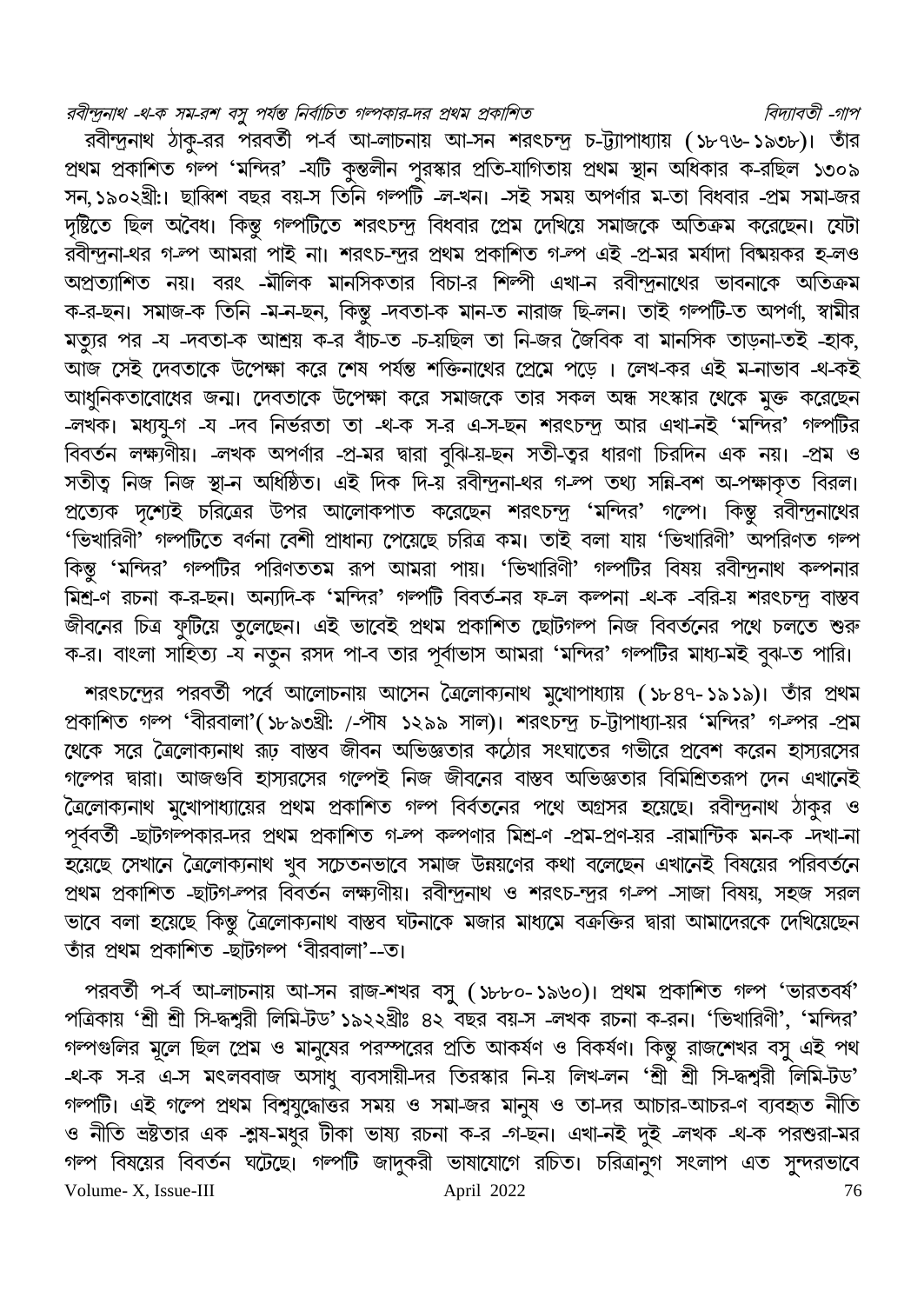রবীন্দ্রনাথ -থ-ক সম-রশ বসু পর্যন্ত নির্বাচিত গল্পকার-দর প্রথম প্রকাশিত বিদ্যাবতী -গাপ ব্যবহৃত হ-য়-ছ -য শ্যামবাবু ও তার -জাচ্চার দল-দর আমরা ঘৃণা করি না। -য-হতু দুই -লখ-কর প্রথম প্রকাশিত গ-ল্প বিশ্বযু-দ্ধর প্রভাব প-ড় নি, তাই তাঁ-দর -লখায় কল্পনার ছাপ -বশী কিন্তু রাজ-শখর বসু যখন -ল-খন -সইসময় বিশ্বযুদ্ধ ঘ-ট-ছ তারই প্রভাব গল্পটি-ত ফু-ট ও-ঠ। কল্পনা -থ-ক বাস্ত-বর দি-ক বাংলা -ছাটগ-ল্পর পথ অগ্রসর হয় এখান -থ-কই। তিনি কৌতুক ও ব্যঙ্গের পোষাক পরে, অন্তরের জ্বালা ও অসহায়তা প্রকাশ করেছেন। এমনকী চরিত্রগুলি সাধারণ নয়, নানা চরিত্রের বিবর্তনই গল্পটিকে আকর্ষণীয় করেছে। যা রবীন্দ্রনাথ, শরৎচন্দ্রের গল্পর চরিত্রে ফুটে ওঠেনি। রবীন্দ্রনাথ ও শরৎচন্দ্রের প্রথম প্রকাশিত গ<sup>্রু</sup>পর মত -রামান্টিক কল্পনাময় -প্রম নয়, ত্রৈলোক্যনাথের গল্পের মত সমাজ উন্নয়ন নয়, গ-ল্পর রূপ বিবর্তন ক-র রাজ-শখর বসু সমাজ-ক চিনি-য় -দওয়ার জন্য গল্প লিখ-লন। -দখা -গল ভাবনা ও সামাজিক দৃষ্টি-কা-ণর দিক -থ-ক বাৎলা প্রথম প্রকাশিত -ছাটগল্প অ-পক্ষাকৃত বাল্য -থ-ক কৈ-শা-রর ।<br>দি-ক এ-গা-চ্ছ।

প্রমথ -চীধুরীর (১৮৬৮-১৯৪৬) প্রথম প্রকাশিত গল্প 'ফুলদানী' আশ্বিন ১২৯৮ বঙ্গাব্দে 'সাহিত্য' পত্রিকায় প্রকাশ পায়। প্র-স্পর -মরি-ম-র 'Etruscan Vase'-এর প্রমথ -চৗধুরী কৃত অনুবাদ প্রকাশিত হয়েছিল 'ফুলদানী' গল্প নামে। পূৰ্ববৰ্তী প্ৰথম প্ৰকাশিত ছোটগল্পগুলি ছিল স্বর্নচত কল্পনা ও বাস্তব বিষয় সম্পন। কিন্তু বিৰ্বত-নর ফ-ল -ছাটগ-ল্প আ-স বি-দশী সাহি-ত্যর প্রভাব। বাংলা সাহি-ত্য অনুবাদ-গল্প রচনার ধারা সেদিন থেকে অবাধমুক্তি পেল। আসলে ভঙ্গিসর্বস্ব গল্প 'ফুলদানীর' দ্বারাই নবজাত বাংলা প্রথম প্রকাশিত ছোটগল্প তার বাল্য দশা অতিক্রম করে।

আ-লাচনার পরবর্তী প-র্ব আ-সন শৈলজানন্দ মু-খাপাধ্যায় (১৯০১-১৯৭৬)। তাঁর গল্প 'কয়লাকুঠি' মাসিক বসুমতী-ত ১৯২২খ্রীঃ/কার্তিক ১৩২৯ সা-ল প্রথম প্রকাশ পায়। বৃত্তিজীবী মানুষদের নিয়ে লেখা প্রথম গল্প এটি। নিয় শ্রেণীর মানুষকে চরিত্র হিসেবে নির্বাচন করা হয়েছে গল্পটিতে কিন্তু পূর্বে আলোচিত গল্পগুলিতে চরিত্র মধ্যবিত্ত শ্রেণীর। শৈলজানন্দের প্রথম প্রকাশিত গল্পে নিম্নবিত্ত মেয়ে বিলাসীর প্রেমের তীব্রতা ও গভীরতা, রবীন্দুনাথ ও শরৎচ-ন্দুর প্রথম প্রকাশিত গ-ল্পর নায়িকা-দর -প্র-মর তীব্রতা -থ-ক অ-নক -বশী। এমনকী 'ভিখারিণী' ও 'মন্দির' গ-ল্প -প্রম, সংসার, ও অনৈতিক সম্পর্ক থাক-লও -প্রমিকা-ক নি-য় প্রথম স্ত্রী-ক -ছ-ড় পালি-য় যাওয়ার দু:সাহসিকতা -দখা যায় নি। 'কয়লাকুঠি' গ-ল্প অনৈতিক সম্পৰ্ক-ক মান্যতা -দওয়ার প্র-য়াজ-ন সমাজ-ক লঙ্ঘন ক-র -ছাটগল্প অন্য রূপ -প-য়-ছ। আবার শৈলজানন্দ -রামান্টিকতার জগৎ -থ-ক হঠাৎ কয়লাকুটির জগ-ত এ-স -পীছান - যা প্রথম প্রকাশিত -ছাটগ-ল্পর জগ-ত নি-য় আ-স বিবর্তন। প্রথম প্রকাশিত গ-ল্প কৃষি সভ্যতা -থ-ক স্থান পরিবর্তন ক-র শৈলজানন্দ সাধারণ মানু-ষর কুলিমজুর শ্রমি-ক পরিণত হওয়ার কথা ব-ল-ছন - এই -য স্ত-রর বির্বতন তা আধুনিকতারই ফল।

এরপর আমরা প্রেমেন্দু মিত্র (১৯০৪-১৯৮৮)-র প্রথম প্রকাশিত গল্প 'শুধু -করাণী' নি-য় আ-লাচনা কর-বা। গল্পটি ১৯২৪ খ্রী:/১৩৩০ বঙ্গাব্দে 'প্রবাসী' পত্রিকায় প্রকাশ পায়। প্রেমেন্দু মিত্র তাঁর প্রথম প্রকাশিত গল্পে প্রেম, রোমান্টিকতা ও কল্পনার থেকে দূরে গিয়ে হতভাগ্য বঞ্চিত মানুষদের প্রতি সমবেদনা প্রকাশ করেছেন। পূর্বে আলোচিত লেখকদের প্রথম প্রকাশিত গল্পের মত এখনে স্থান বা পাত্র-পাত্রীর নাম নেই, এমনকী নেই দরিদ্র কেরাণীর জীবনের প্রাত্যহিক চিত্ররূপ। হাস্যকর বিষ-য়র মাধ্য-ম বক্রক্তি নয়, আছে সদ্য বিবাহিত কেরাণী-দম্পত্তির ছোটখাট স্বপ্ন দারিদ্র্যের প্রভাবে নিস্পিষ্ট হয়ে যাওয়ার কাহিনী। গল্পের চরিত্ররা দারিদ্র্যতা নিয়ে লড়াই করে নি, গ্লানিময় পরাজয় মেনে নিয়েছে। আসলে

Volume-X, Issue-III

April 2022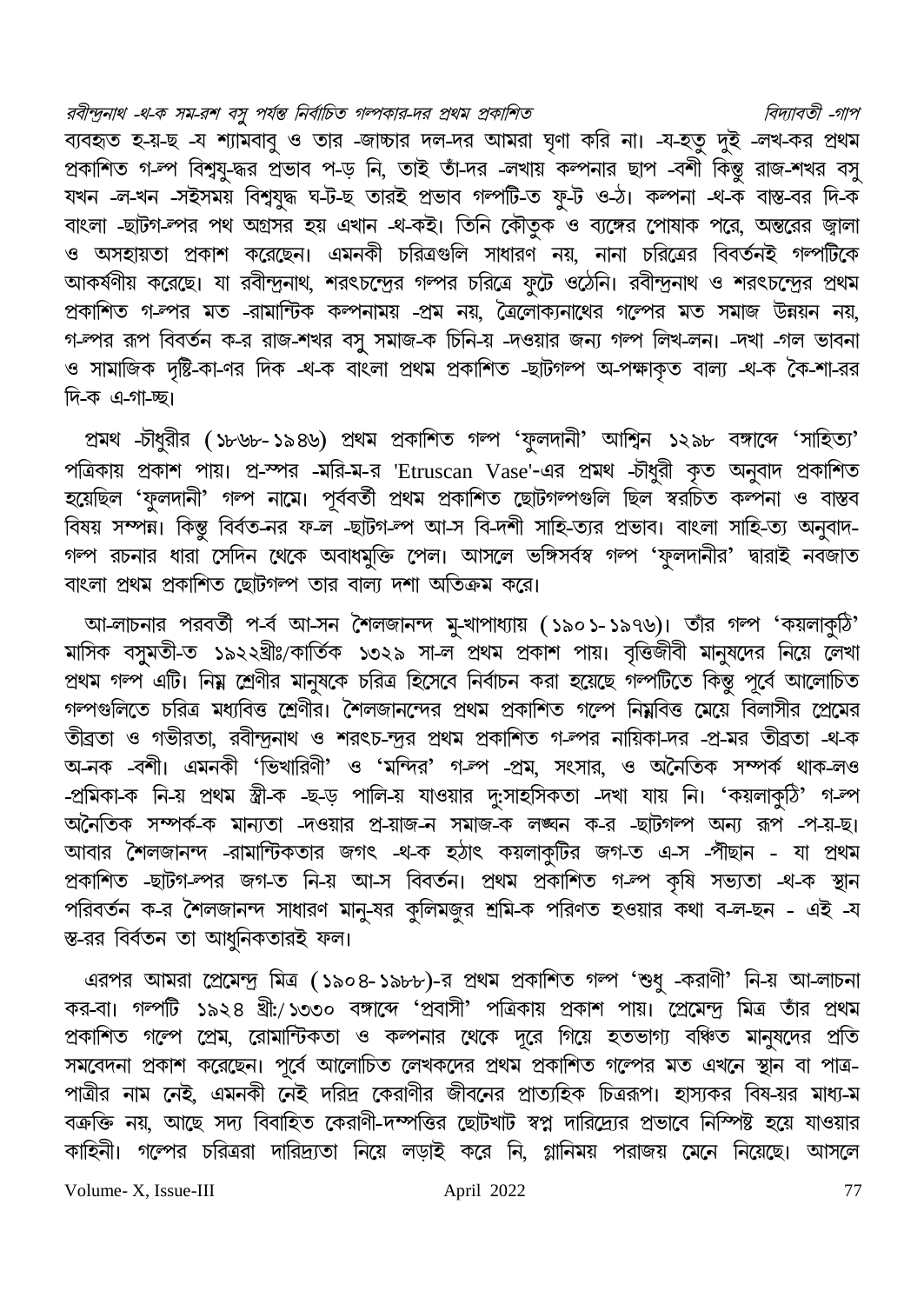রবীন্দ্রনাথ -থ-ক সম-রশ বসু পর্যন্ত নির্বাচিত গল্পকার-দর প্রথম প্রকাশিত বিদ্যাবতী -গাপ শরৎচ-ন্দুর ভাবুলতা, ভারতী--গাষ্ঠীর -লখক-দর প্রথম প্রকাশিত গ-ল্পর -রামান্টিক -প্রমাখ্যান রচনা করার প্রবণতা থেকে দূরে সরে গেছেন প্রেমেন্দু মিত্র -এখা-নই তাঁর প্রথম প্রকাশিত গল্প বির্বত-নর প-থ অগ্রসর হ-য়-ছ।

প্রেমেন্দ্র মিত্রের পর আসেন অচিন্ত্যকুমার সেনগুপ্ত(১৯০৩-১৯৭৬)। তাঁর প্রথম প্রকাশিত গল্প 'দুইবার রাজা' (১৩৩৪বঙ্গাব্দ/১৯২৭খ্রী:)। রোমান্টিকতা, ব্যক্ষ থেকে বেরিয়ে অচিন্ত্যকুমার সেনগুপ্ত গর্ল্পটিতে লিখ-লন রুগ্ণ, দরিদ্র, ব্যর্থ যুব-কর জীব-নর স্বপ্ন ও সংস্থা-নর কাহিনী। দারিদ্র্য -ছ-লর দুইবার রাজা হওয়ার কাহিনী কিছুটা বিষ্মর্কর। গল্পটি-ত রাজা হওয়ার -য কথা র-য়-ছ তা সাধারণ অর্থ পরিত্যাগ ক-র নতুন রূপ ধারণ ক-র, বি-য় করা ও মৃত্যু প্রাপ্ত হওয়া-ক রাজা হওয়ার পর্যা-য় ভাবা হ-য়-ছ। আস-ল না াই<br>কিছু পাওয়ার পরও নি-জ-ক রাজা ভাবা মানসিকতারই পরিবর্তন-যা ক-ল্লা-লর এক রূপ। বিশ্বযু-দ্ধর -য প্রভাব সমাজে পড়েছিল অমর চরিত্রটির দারিদ্র্যতা তার প্রমাণ এবং রোমান্টিকতা কঠোর বাস্তরে মিশে সাম-ন এ-লা। এইভা-বই প্রথম প্রকাশিত -ছাটগল্প বিষ-য়র বির্বত-নর দ্বারা আরও নতুন রূ-প প্রকাশ পাওয়ার প-থ অগ্রসর হ-য়-ছ।

বিভূতিভূষণ ব-ন্দ্যাপাধ্যায় (১৮৯৪-১৯৫০)-এর গল্প 'উ-পক্ষিতা' প্রবাসী, মাঘ ১৩২৮/জানুয়ারী ১৯২২খ্রীঃ প্রথম প্রকাশ পায়। গলপটি নি-য় এ-সছিল ইউ-রাপ-আ-মরিকার আহ্বান, নতুন শিক্ষা লা-ভর অ-ন্ত নতুন জীবনসিদ্ধির প্রতিশ্লুতি। রবীন্দ্রনাথ ও শরৎচ-ন্দূর গ-ল্প সামান্য হ-লও জৈবিক আর্কষণ ছিল কিন্তু বিভূতিভূষ-ণর গ-ল্প প্রণয়--চতনায় -যানতা-বাধ প্রায় অনুপস্থিত। -প্রম-ক -দখা -গল সুদ্ধর-প এক অনন্যতায়। এখা-নই মানসিকতার বিবর্তন পরিলক্ষিত। রবীন্দ্রনাথ, শরৎচন্দ্র, রাজ-শখর, শৈলজান-ন্দর প্রথম প্রকাশিত গ-ল্প মানু-ষর জীবন নি-য় আ-লাচনা থাক-লও 'উ-পক্ষিতা' গ-ল্প শুধু মানু-ষর জীবন নয়, প্রাত্যহিক জীব-নর -ছাটখা-টা সুখ-দু:খের লীলাচাঞ্চল্য প্রকাশ পেল। যা বিবর্তনেরই এক রূপ।

ত্রয়ী বন্দ্যোপাধ্যায়ের আলোচনায় দ্বিতীয় বন্দ্যোপাধ্যায় হলেন তারাশঙ্কর বন্দ্যোপাধ্যায়(১৮৯৮-১৯৭১)। তাঁর গন্প 'রসকলি' 'কল্লোল' পত্রিকায় ১৩৪৪ ফাল্গুন/১৯২৮ সালে প্রকাশিত হয়। যতদিন যা-চ্ছ প্রতিটি -লখকই চাই-ছন তাঁর প্রথম প্রকাশিত গ-ল্পই সক-লর মন জয় ক-র -নওয়ার বিষয় ফু-ট উঠুক। আস-ল তারাশঙ্কর স্বশক্তিতে অগ্রসর হয়ে গেছেন ছোটগল্পের পথে। পূর্বে আলোচিত গন্পকারদের গর্ন্সবিষয় থেকে স-র এ-স এক নতুন স্বা-দর গল্প 'রসকলি'-তে বৈষ্ণবরসের স্ফুরণ ঘটালেন তারাশঙ্কর বন্দ্যোপাধ্যায়। এখানেই পূর্ববর্তী গল্পকারদের প্রথম প্রকাশিত গল্পের তুলনায় তারাশঙ্কর তাঁর গল্পে স্বাতন্ত্র্যতা দেখালেন।<br>গল্পটিতে পুলিন ও মঞ্জরীর বন্ধুত্ব আধুনিকতারই লক্ষণ। কারণ সেই সময় মেয়ে--ছ-লর এই রকম সম্পর্ক স্বীকার করা চাঞ্চল্যকর বিষয় ছিল। এমনকী মেয়ে চরিত্রের আধুনিক রূপ প্রতিফলিত হয়েছে মঞ্জরীর মধ্যে এখানেই পূর্বের প্রথম প্রকাশিত গল্পের সঙ্গে তারাশঙ্করের গল্পের পার্থক্য। আবার মঞ্জরী একটি সাধারণ ঘ-রর -ম-য় হ-য় স্বামী-ক অপছন্দ হওয়ায় ত্যাগ ক-র সমা-জর নীতি লঙ্ঘন করার ক্ষমতা প্রকাশ ক-র-ছ। বাংলা প্রথম প্রকাশিত -ছাটগ-ল্প -প্রমিকা নারীর রূপ ও স্বরূপ বিবর্তনের কথায় মঞ্জরী যেন বা এক নিশ্চিত চরিত্র অধ্যায়। গল্পটিতে পুলিনের ব্যবহারে নারীর প্রতি সম্মান প্রতিফলিত হয়েছে কিন্তু রবীন্দ্রনা-থর 'ভিখারিণী' গ-ল্প -মাহনলা-লর ব্যবহার কমলা-দবীর প্রতি অসম্মা-নরই প্রতীক। এটি সম-য়র সঙ্গে শুধু সমাজে নয়, সাহিত্যিকদের গল্পেও নারীর অবস্থা-নর বিবর্তন পরিলক্ষিত হ-য়-ছ।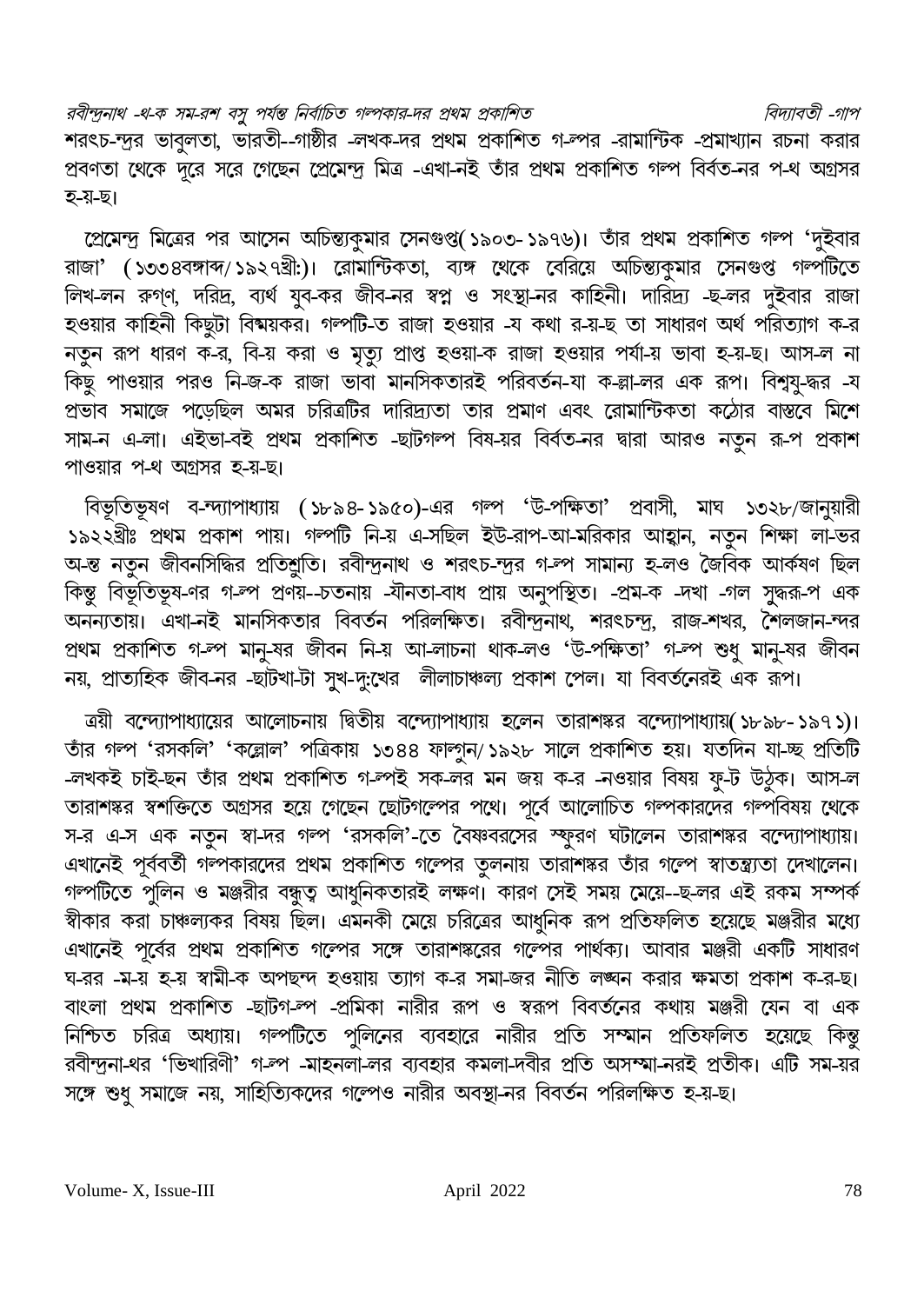#### রবীন্দ্রনাথ -থ-ক সম-রশ বসু পর্যন্ত নির্বাচিত গল্পকার-দর প্রথম প্রকাশিত বিদ্যাবতী -গাপ

পরবর্তী প-র্ব আ-সন মানিক ব-ন্দ্যাপাধ্যায় (১৯০৮-১৯৫৬)। তাঁর 'অতসী মামী' গল্পটি প্রথম প্রকাশিত হয় 'বিচিত্রা' মাসিকপত্রে পৌষ ১৩৩৫/১৯২৮খ্রী:। পূ-র্বকার সাহিত্যিক-দর সাধারণ -রামান্টিক -প্রম জগৎ -থ-ক -বরি-য় রূপকথার বাস্তব -প্রম ফুটি-য় তু-ল-ছন মানিক ব-ন্দ্যাপাধ্যয়। রবীন্দ্রনাথ যা -দ-খ-ছন বা কল্পনা ক-র-ছন গ-ল্পর ম-ধ্য ফুটি-য় তু-ল-ছন। কিন্তু মানিক ব-ন্দ্যাপাধ্যায় বাস্ত-ব যা ঘ-ট-ছ বা ঘট-ছ তা নয়, যা ঘটতে পারে তাও ভেবেছেন, এখানেই মানসিকতার বিবর্তন লক্ষ্যণীয়। পরশুরাম বা ত্রৈলোক্যনাথের গ-ল আমরা -দখ-ত -পলাম বাস্তব ঘটনার তীক্ষ্ণ ব্যঙ্গজাত হাস্যরসের গল্প। কিন্তু মানিক বন্দ্যোপাধ্যায়ের প্রথম প্রকাশিত গ-ল্প ফু-ট উঠ-লা হাস্যকর -রামান্টিক-কল্পনার গ-ল্পর বিবর্তনীয় রূপ। এমনকী আধুনিকতার লক্ষণ -দখা যায় -দহ-ক স্বীকার করা -প্রম-প্রন-য়র সম্প-র্ক ও -ম-য়-দর বাঁশী বাজা-নার কলা-ত। মানিক ব-ন্দ্যাপাধ্যা-য়র গ-ল্প -দহ-ক স্বীকার হল বিজ্ঞান সচেতন, প্রখর বাস্তবতাবোধের প্রমাণ। নর-নারীর সম্পর্কের ক্ষেত্রে দেহকে প্রথম স্বীকার, গল্প বিষয়ের বির্বতনের পথ স্পষ্ট করে।

পরবর্তী প-র্ব আ-সন সম-রশ বসু (১৯২৪-১৯৮৮)১৯৪৬ সালে শারদীয়া 'পরিচয়' পত্রিকায় প্রথম প্রকাশিত গল্প 'আদাব' নি-য়। -রামান্টিকতা -থ-ক -বরি-য় এ-কবা-র বস্তিবাসী সর্বহারা-দর জীবন-কথায় ডুবে গিয়ে নতুন তত্ত্বের জীবনকে রূপ দেন সমরেশ বসু। প্রেম, রোমান্টিকতা, অসাধু ব্যবসায়ীদের সার্থপর ক্রপ -থ-ক স-র এ-স সম-রশ বসু প্রথম প্রকাশিত গ-ল্প লিখ-লন সূতা মজুর ও -নীকা মাঝি-দর কথা যা গল্পের বিবর্তন ঘটায়। ঊনিশশো তেতাল্লিশের মন্বন্তর ও দাঙ্গার ভয়ষ্কর ছাপ ফুটে উঠেছে 'আদাব' গল্পটি-ত। -ছাটগ-ল্পর জগ-ত প্রথম আলাদা সম্প্রদায় হিন্দু ও মুসলমা-নর পরস্প-রর প্রতি সম-বদনা ও গভীর সম্পর্ক ফু-ট উঠল। ব্রিটিশ শাসক-দর প্রতি দুই ভিন্ন জাতি একই ম-নাভাব -দখি-য়-ছ এখা-নই বাস্তবতার অন্য রূপ -দখা -গল, তা গল্পটির বিবর্তনই ফুটি-য় -তা-ল। শুধু নারী-পুরু-ষর -প্রম নয়, দুই আলাদা সম্প্রদা-য়র মানবতা-বা-ধর দ্বারা -ছাটগল্প নিজ পুরাতন রূপ পরিবর্তন কর-লা। 'ভিখারিণী', 'মন্দির', 'শ্রী শ্রী সি-দ্ধশ্বরী লিমি-টড', 'বীরবালা' -কা-না গ-ল্পই রাজনৈতিক চিন্তা ভাবনা প্রকাশ ঘ-টনি যা আমরা এই গ-ল্প -দখ-ত -পলাম। আর একটি চমৎকার বিবর্ত-নর বিষয় হল পূ-র্ব সমস্ত গ-ল্পর আলোচনাতে চরিত্রের নাম রয়েছে। কিন্তু এই গল্পে পেশা, মানুষের নামের স্থান গ্রহণ করেছে।

-দখা -গল -ছাটগ-ল্পর সূচনায় যাঁরা লি-খ-ছন তাঁ-দর -চ-য় বর্তমান সম-য়র -ছাটগল্পকার-দর প্রথম প্রকাশিত গল্পের বিষয়বস্তু, প্রকাশভঙ্গী, শব্দশৈলী সমস্ত দিক অনেক বেশী অগ্রসর। ধীরে ধীরে সময়ের সঙ্গে প্রথম প্রকাশিত -ছাটগর্ল্প নারীর মত গৃহবন্দী রূপ -থ-ক বাই-র -বরি-য় তার -ঘামটা খু-ল বিভিন্ন প্রতিকূলতা জয় ক-র নানা রূ-প আত্ম প্রকাশ কর-লা, নানা বিবর্ত-নর মাধ্য-ম নানা -লখ-কর হাত ধ-র। আস-ল -কা-না কা-লর -কা-না বিশ্বাসই চিরস্থায়ী নয়, জীব-দ-হর বিবর্ত-নর ম-তাই পুরাতন বিশ্বাস আবার ভা-ঙও, প্রত্যয়-ভঙ্গের সেই বেদনাই এক বিক্ষোভের আকারে সাহিত্যিক রূপ ধরেছিল এই পর্যন্ত প্রাপ্ত বি-শুর প্রথম প্রকাশিত গ-ল্প। বর্তমান প্রবন্ধটি-ত -সই কথা উ-ল্লখ করা হল সংক্ষিপ্ত পরিস-র। চিরস্থায়ী বিশ্বাসের মূলে যখন ফাটল ধরে, তখন অভ্যস্ত জীবনের ভিত্তি নিজেই ভেঙে চুরমার হ-য় যায়। সময়, -দশ, সমাজ এমনকী মানু-ষর জীবন -থ-ম থা-ক না। -থ-ম থাক-লই মৃত্যু অনিবার্য। -সই রকম সাহিত্যিকদের রচনারও রূপ বদল ঘটে সময়ের সঙ্গে। আসলে মৌলিক প্রয়োজনেই ভাঙনের আবর্ত থেকে মুক্তির স্রোত:পথ খুঁজে পেতেই হয়, সে মুক্তি নতুন পথের, নতুন আলোর। তাই বাংলা প্রথম প্রকাশিত -ইটগৰ্ন্প ধী-র ধী-র তার বিবর্ত-নর প-থ এগি-য় চল-ব আমা-দর বিশাস।